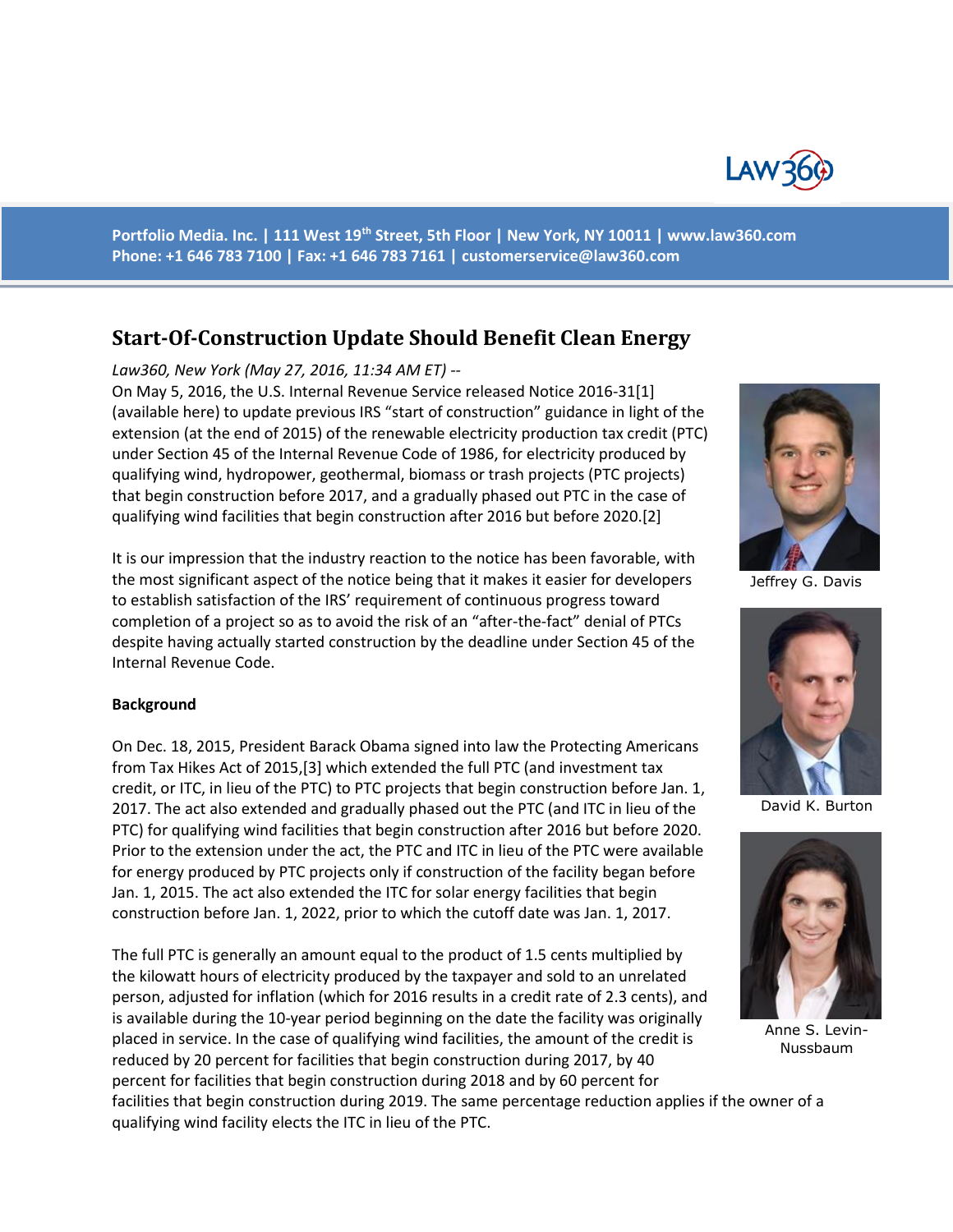There was existing guidance, in the form of a series of notices issued by the IRS,[4] that clarified the circumstances under which construction of a facility was deemed to have begun for purposes of establishing that the start-of-construction requirement was satisfied. The first of these notices, Notice 2013-29 (available here) (which was issued when the deadline for starting construction was Dec. 31, 2013) provides that a taxpayer can establish that construction has begun by starting physical work of a significant nature prior to Jan. 1, 2014 (the "physical work test"), or by paying or incurring at least 5 percent of the total cost of the facility before Jan. 1, 2014 (the "5 percent safe harbor").

In addition, Notice 2013-29 effectively imposes a requirement that a project owner continuously progress a project toward completion once construction has begun (the "continuity requirement"). The continuity requirement is described as discretionary under Notice 2013-29 and is technically not a statutory requirement. Notice 2013-29 describes the continuity requirement as effectively a "look-back" rule allowing the IRS discretion to determine that the start-of-construction requirement was not satisfied if the IRS determines that the continuity requirement was not satisfied. Nonetheless, as a practical matter, the need for certainty as to the availability of PTCs in transactions financed with tax equity has effectively resulted in the continuity requirement being viewed as a substantive requirement.

The specific requirements for satisfying the continuity requirement depend on whether the taxpayer establishes start of construction under the physical work test or the 5 percent safe harbor. In the case of the physical work test, the taxpayer is required to maintain a continuous program of construction that involves continuing physical work of a significant nature. Under the 5 percent safe harbor, the taxpayer is required to make continuous efforts to advance toward completion of the project. In either case, under Notice 2013-29, the determination is based on the "relevant facts and circumstances."[5]

Subsequently, in reaction to industry comments regarding the uncertainty of the "facts and circumstances" determination, the IRS issued Notice 2013-60 (available here), to add a safe harbor (the "continuity safe harbor") pursuant to which the continuity requirement is deemed satisfied if the facility is placed in service before Jan. 1, 2016. The Jan. 1, 2016, date reflected a deadline to start construction prior to Jan. 1, 2014, under Section 45 of the code (i.e., a two-year period from the statutory start-ofconstruction deadline); this deadline was subsequently pushed out a year (i.e., requiring a project to be placed in service before Jan. 1, 2017) pursuant to Notice 2015-25 to reflect the one-year extension of the deadline to start construction enacted under the Tax Increase Prevention Act of 2014.[6]

#### **The Notice**

Notice 2016-31 provides the needed updates to the prior guidance to reflect the extensions to the PTC made by the PATH Act. While the act also provides for extension of the ITC for solar projects that start construction prior to Jan. 1, 2022, this aspect of the legislation is not addressed in the notice, other than to indicate that the Treasury and the IRS expect to issue separate guidance to address the ITC extension. With respect to the PTC extension, the notice makes it easier for projects to satisfy the continuity requirement by (1) significantly extending the time frame by which a project must be placed in service for the project to be eligible for the continuity safe harbor and (2) expanding the list of excusable disruptions that would otherwise interfere with satisfaction of the continuity requirement under a "facts and circumstances" determination.

In addition, the notice clarifies the prior guidance regarding the "single facility" rule for multiple "facilities" that operate as a "single project" and provides guidance regarding retrofitted facilities.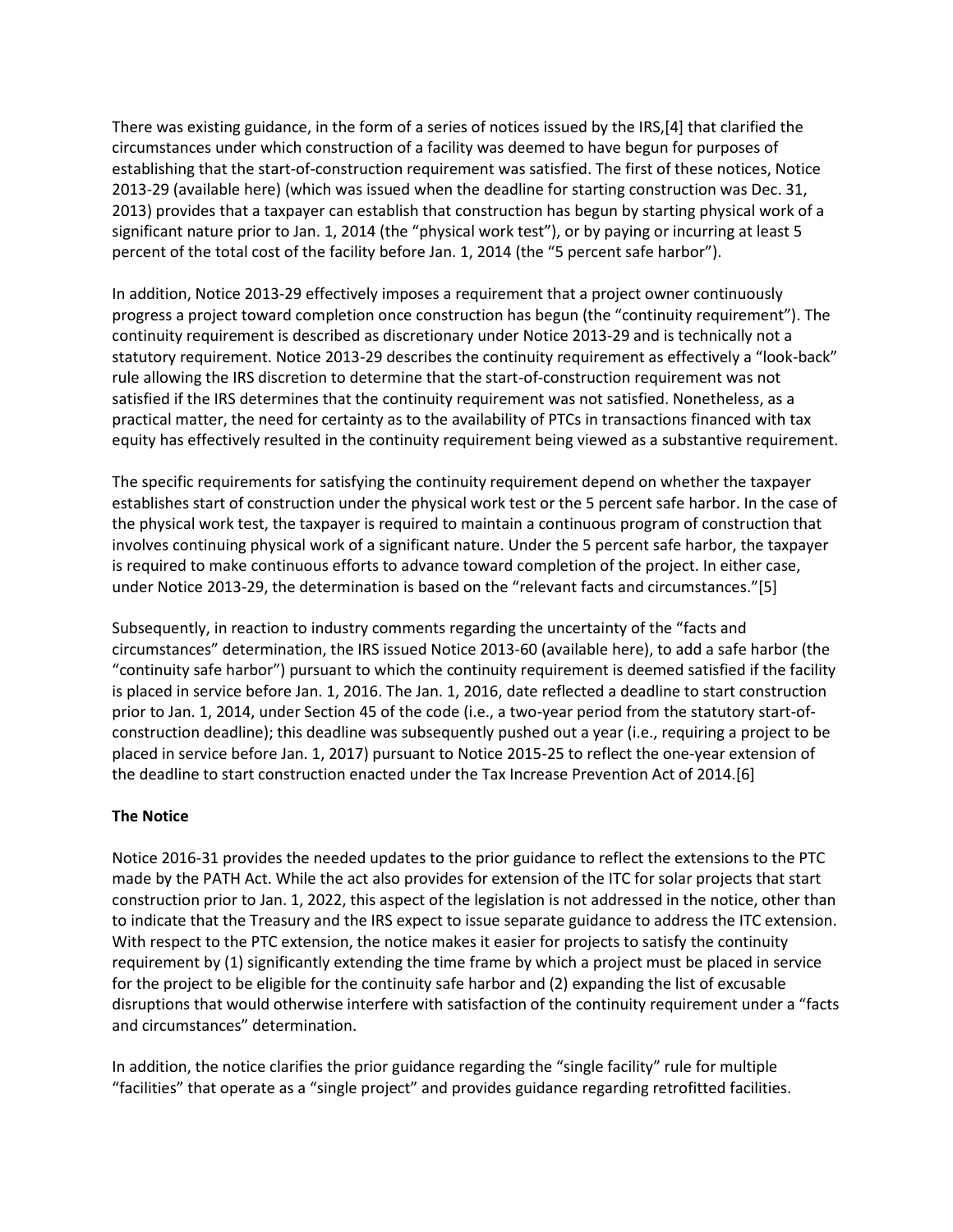## *Significant Extension of the Continuity Safe Harbor*

The notice significantly extends the continuity safe harbor such that a project is deemed to meet the continuity requirement if the project is placed in service by Dec. 31 of the year that includes the fourth anniversary of the date of the start of construction. To illustrate, the notice describes a facility for which construction begins on Jan. 15, 2016, and states that it will be considered to satisfy the continuity safe harbor if it is placed in service by Dec. 31, 2020.

While this expansion provides developers with a longer time period to complete construction of a project than under the prior guidance (which was generally two years), it does not change the deadline for starting construction in order to qualify for the full PTC or for determining the applicable level of reduced PTC. Thus, to receive the full PTC (i.e., without a phaseout), taxpayers will have to begin construction of projects (either through the physical work test or the 5 percent safe harbor) before the end of this year.

Prior to the issuance of the notice, there had been a great deal of speculation in the industry regarding how the IRS would address the interplay between the continuity safe harbor and the phaseout of the PTC for wind facilities — an issue often referred to as "vintaging." For example, assume that the continuity safe harbor continued to be two years (as under the prior guidance), an eligible wind facility that commenced construction during 2016 and was placed in service during 2019 might not satisfy the continuity requirement, whereas a facility that started construction during 2017 and was placed in service during 2019 would satisfy the continuity safe harbor and, therefore, would be entitled to the 20 percent reduced PTC. The question would be whether the facility that commenced construction in 2016 should be denied PTCs altogether or be entitled to the 20 percent reduced PTC, as if it had commenced construction in 2017.

The apparent inequities in each approach led many to speculate about ways in which the IRS might extend the time period for completing construction. The exact rationale for the four-year period set forth in the notice is unknown, but it may reflect the IRS' belief that the benefit to all taxpayers of the generous four-year period far outweighs any relative inequities.

#### *Start Date of the Continuity Safe Harbor*

In what appears to be an attempt to head off gamesmanship with respect to the application of the fouryear continuity safe harbor, the notice provides that a project "may not rely upon the physical work test and the 5 percent safe harbor in alternating calendar years." For instance, a project owner that started physical work in 2016, and thus had until Dec. 31, 2020, to place the project in service, may not then in 2017 incur 5 percent of the cost of the project and take the position that it has until Dec. 31, 2021, to place the project in service and still have the benefit of the continuity safe harbor.

The need for this anti-abuse rule is not entirely clear. The notice illustrates this rule with an example in which a project satisfied the physical work test in 2015 and then satisfied the 5 percent safe harbor in 2016. The example concludes that the project must be placed in service by the end of 2019 to satisfy the continuity safe harbor; whereas, if the taxpayer had not started construction in 2015, the taxpayer would have had until the end of 2020 to place the project in service and still have the benefit of the continuity safe harbor. It is possible that this rule was intended not to police abuse, but as a (somewhat arbitrary) counterbalance to the generous four-year continuity safe harbor.

As a practical matter, this means that where the start-of-construction date may be unclear, developers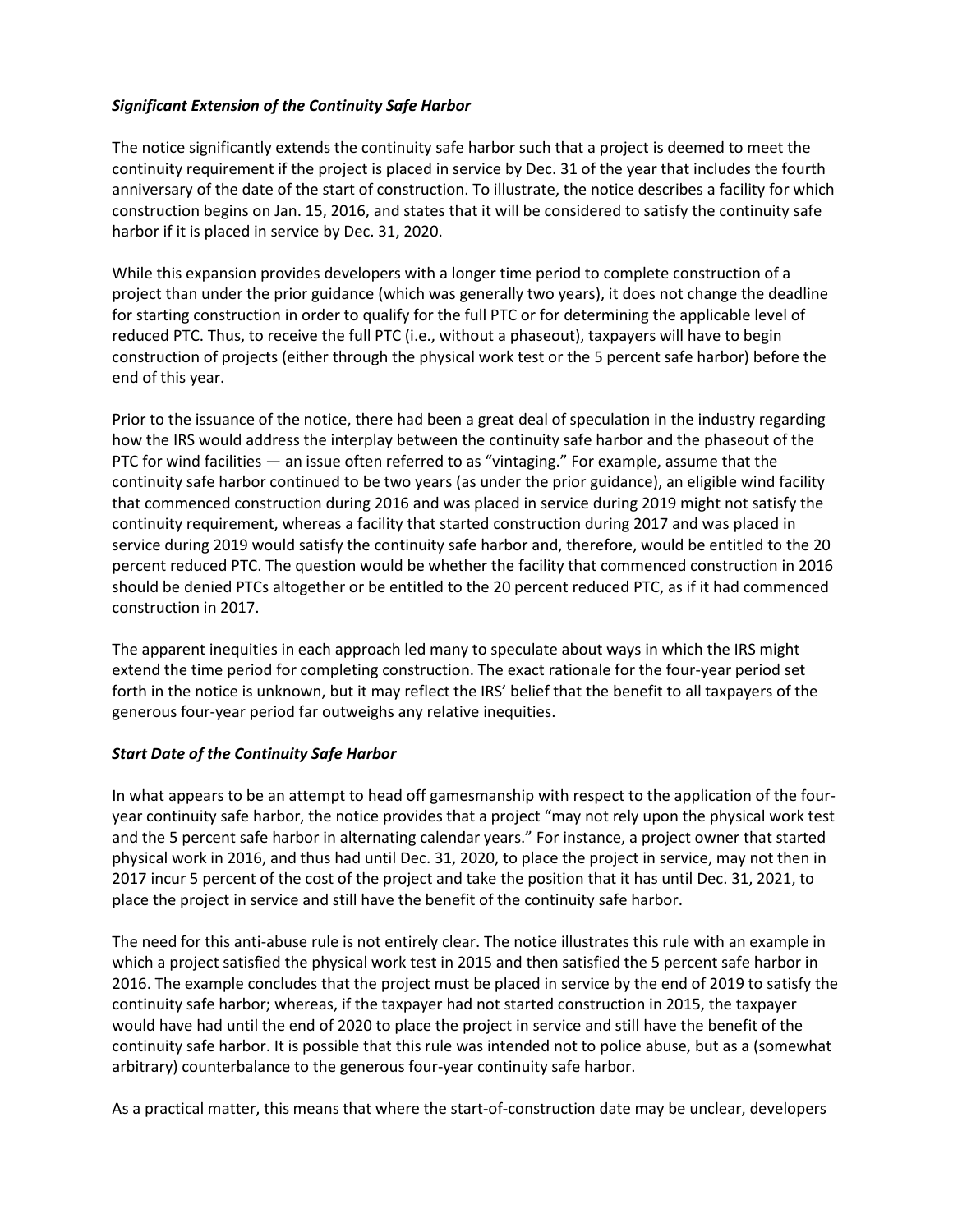are advised to take the conservative approach and plan to place the project in service by the end date to be eligible for the continuity safe harbor assuming the earliest possible start-of-construction date. For example, developers that rushed to perform physical work at the end of 2015, may be tempted to satisfy the 5 percent safe harbor in 2016 due to uncertainty whether the physical work performed at the end of 2015 satisfied the physical work test or because of the historic preference of tax equity investors for the 5 percent safe harbor. While it is advisable for them to do so as a protective measure notwithstanding the notice, the important takeaway from the notice, though, is that the conservative approach would be to make sure that the project is placed in service by the end of 2019 in case the IRS were to determine that construction in fact had started in 2015. For those developers that are less risk averse, they should be aware that risk-averse tax equity investors likely will require developers that want to use the full four-year window (i.e., a placed-in-service date by the end of 2020) to represent that they did not start construction prior to Jan. 1, 2016.

Although satisfaction of the continuity safe harbor provides developers and taxpayers with the most certainty regarding satisfaction of the continuity requirement, it should be noted, as discussed immediately below, that the Notice has made it easier for a project to satisfy the continuity requirement under the facts and circumstances determination.

#### *Satisfying the Continuity Requirement Based on Facts and Circumstances*

As noted above, in addition to the continuity safe harbor, Notice 2013-29 provided that a taxpayer may satisfy the continuity requirement based on all the "relevant facts and circumstances" (i.e., construction could extend beyond the continuity safe harbor period if the taxpayer can demonstrate the construction was in fact continuous). Notice 2013-29 further provided a nonexclusive list of excusable disruptions in the taxpayer's construction of a facility that will not be considered as indicating that a taxpayer has failed to maintain a continuous program of construction. The notice adds additional excusable disruptions to the list, including interconnection-related delays, such as those relating to the completion of construction on a new transmission line or necessary transmission upgrades to resolve grid congestion issues, and delays in the manufacture of custom components. The notice also expands some of the already-listed excusable disruptions, including by broadening certain safety-related delays to include all matters of safety, not just public safety, and by eliminating the no more than six-month limitation on financing delays. As with Notice 2013-29, the list of excusable disruptions provided by Notice 2016-31 continues to be nonexclusive.

While the expansion of the list of excusable disruptions should make it easier for a project to satisfy the continuity requirement under a facts and circumstances determination, developers should continue to keep, and require third-parties to provide, detailed and regular documentation (e.g., monthly logs, regular third-party reports) that evidence a continuous program of construction (in the case of the physical work test) and/or continuous efforts to advance toward completion of the project (in the case of the 5 percent safe harbor). The IRS' strict application of the start of the four-year continuity safe harbor, as discussed above, further underscores the need for such documentation to mitigate the risk that completion of the project may slip beyond the anticipated completion date.

# *Physical Work Test*

As noted above, under Notice 2013-29, the physical work test requires "physical work of a significant nature." As an example of "physical work of a significant nature," Notice 2013-29 provided that, in the case of a wind turbine, on-site physical work of a significant nature begins with the beginning of the excavation for the foundation, the setting of anchor bolts in the ground, or the pouring of the concrete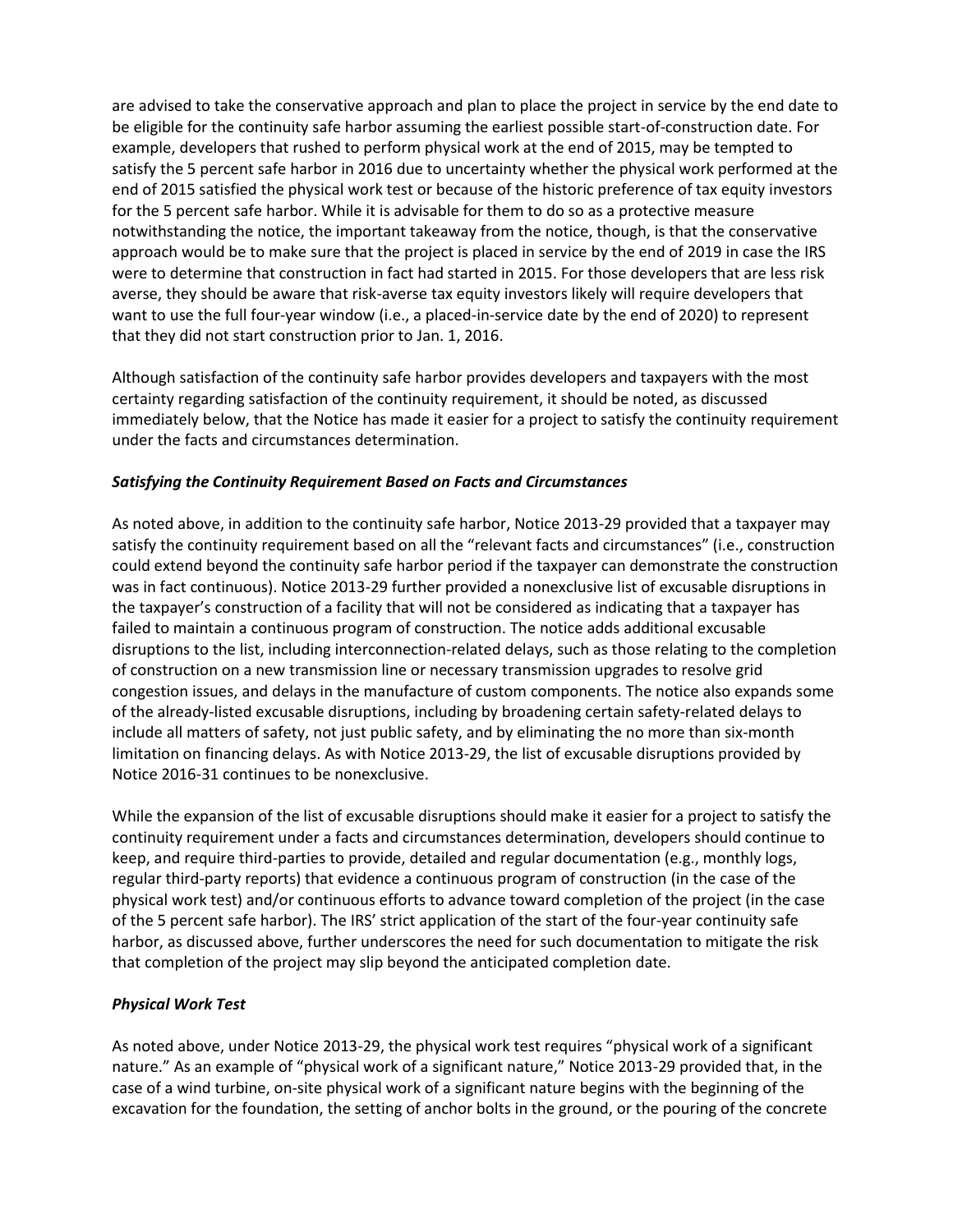pads of the foundation. Notice 2014-46 clarified that this test focuses on the nature of the work performed, not the amount or cost. To illustrate activities that constitute "physical work of a significant nature," Notice 2014-46 provided a nonexclusive list of activities that included (1) the beginning of the excavation for the foundation, the setting of anchor bolts in the ground, or the pouring of the concrete pads of the foundation, (2) performing physical work on a custom-designed transformer that steps up the voltage of electricity produced at the facility to the voltage needed for transmission and (3) starting construction on roads that are integral to the facility.

Notice 2016-31 confirms that the physical work test is satisfied with the performance of work of a significant nature, irrespective of the amount or value of the work performed. To illustrate physical work of a significant nature, the notice provides a nonexclusive list of qualifying activities that, with respect to wind facilities, includes only the beginning of the excavation for the foundation, the setting of anchor bolts in the ground, or the pouring of the concrete pads of the foundation. Although the notice does not reiterate the other examples included in Notice 2014-46, nothing in the latest notice suggests that the IRS is abandoning its earlier guidance. To the contrary, the notice expressly provides that the prior guidance continues to apply except as otherwise provided in Notice 2016-31. While the reason for the omission of the other examples in Notice 2014-46 was likely in the interest in brevity, it may be that as a matter of convenience the Service simply chose to illustrate "physical work of a significant nature" with the original example set forth in Notice 2013-29.

## *Multiple Facilities as a Single Project*

In addition to making it easier for a project to satisfy the continuity requirement, Notice 2016-31 expands on the existing guidance in the prior guidance regarding multiple "facilities" that operate as a "single project." The prior guidance explained how to apply the beginning of construction rules to a "single project" in light of other IRS guidance,[7] predating the prior guidance described above, that viewed each turbine, or "facility," as a separate unit of property for federal income tax purposes. The concept of what constitutes a "single project" for purposes of start of construction is critical because each individual facility that is considered included within the scope of a single project will be considered to have the same beginning of construction date and will be entitled to tax credits based on that startof-construction date.[8] For instance, for a project using the physical work test, this principle means that qualifying work performed with respect to a single turbine will be treated as establishing that start-ofconstruction date for the entire project. Similarly, under the 5 percent safe harbor, qualifying costs incurred with respect to a single turbine (or more likely a subset of the project's turbines) will be treated as satisfying the start-of-construction requirement for the entire project. The "single project" principle also makes it possible to build a large project in phases, and have all of the phases be treated as having started construction when construction commenced on the first phase for purposes of determining the level of tax credit eligibility.[9]

The general rule under Notice 2013-29 is that multiple facilities are considered a single facility for purposes of the start-of-construction rules if they are operated as a "single project," and this determination is made based on consideration of all the facts and circumstances.[10] The latest notice clarifies that the "single project" determination will be made in the year in which the last of the multiple facilities is placed in service. The new notice also clarifies that the timing of the "single project" determination for purposes of the start-of-construction date is distinct from the determination of the placed-in-service date for the individual facilities included in the project. Thus, in the case of a wind farm, the single-facility definition that applies for purposes of the start-of-construction rules under the prior guidance and the latest notice is not applicable to determine when the individual turbines in the project are considered placed in service.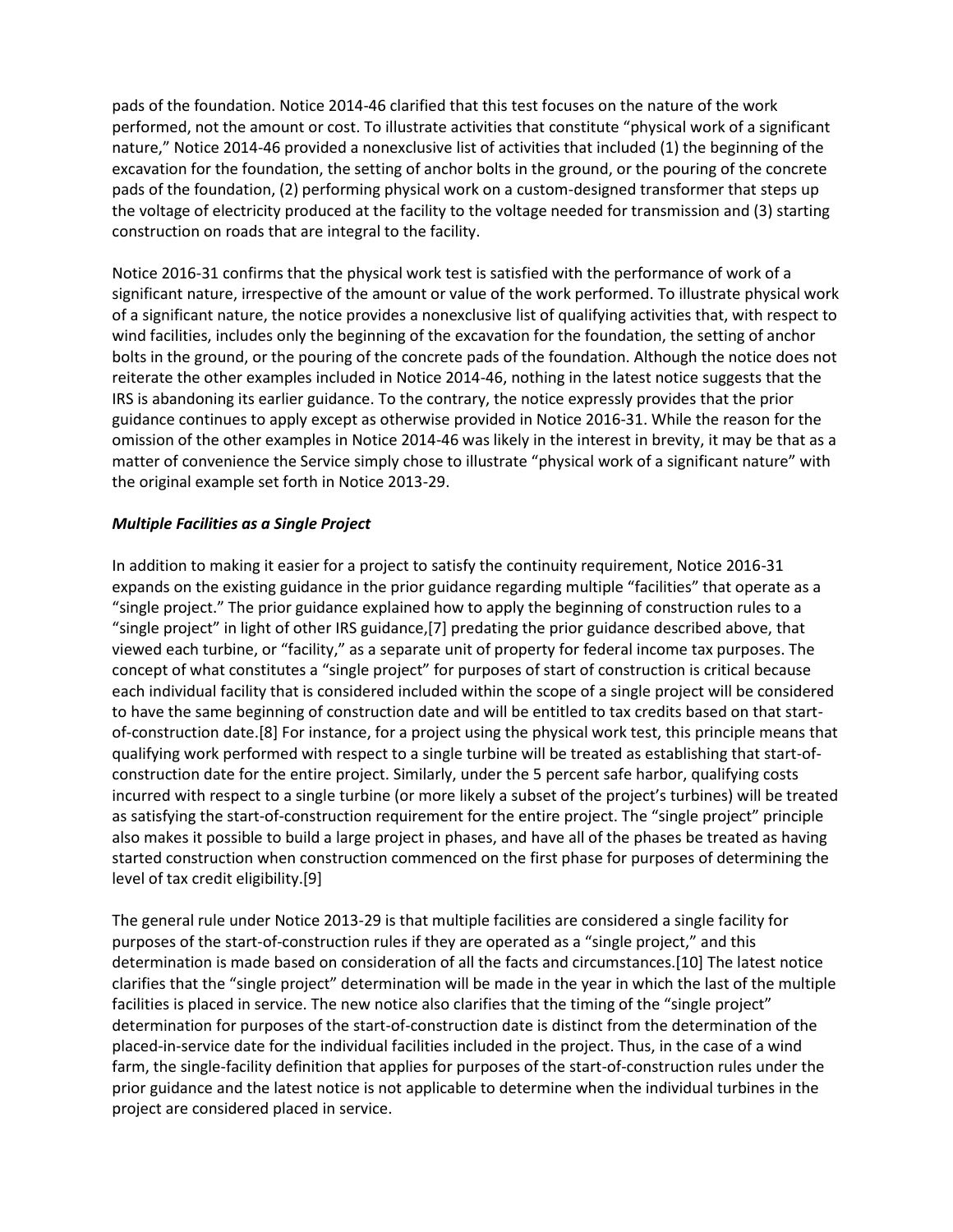#### *Disaggregation*

In addition to clarifying the "single-project" determination date, Notice 2016-31 resolves, in favor of the taxpayer, an issue of considerable doubt under the prior guidance regarding the scope of the "singleproject" principle. As discussed above, under Notice 2013-29, it is clear that the "single-project" concept is intended to enable an entire project to "piggyback" on the work performed, or costs incurred, with respect to individual facilities that are operated as a "single project." That is, starting construction on a single turbine could satisfy the start-of-construction requirement for all of the turbines included in a project and thus qualify an entire project for PTCs. It was unclear, however, whether a single turbine within the project could disqualify an entire project. For example, if the 5 percent safe harbor was satisfied before the end of 2014 for a wind farm comprised of 50 turbines and only 40 of the turbines were placed in service by the end of 2016 (i.e., the then-applicable deadline to be eligible for the continuity safe harbor under the prior guidance), the concern would be that the failure of the 10 turbines to meet the continuity requirement might result in all 50 turbines being deemed not to have satisfied the start-of-construction requirement.

The latest notice provides a so-called "disaggregation" rule to address this situation. Under this rule, multiple facilities that are treated as a "single project" can be disaggregated for purposes of satisfying the continuity safe harbor. Simply stated, this means that satisfaction of the continuity requirement is not an "all-or-nothing" determination. Accordingly, in the above example, whether or not all 50 of the turbines meet the continuity requirement does not change the fact that the continuity safe harbor was satisfied for those 40 turbines that were placed in service during 2016, and consequently the 40 turbines will be eligible for PTCs. In addition, the notice explains that the remaining 10 turbines (in our example) could still satisfy the continuity requirement under a facts and circumstances determination.

#### *Retrofitted Facilities*

Finally, the notice clarifies the treatment of retrofitted facilities. A project must be originally placed in service (i.e., essentially be new) to be eligible for the PTC. The notice clarifies that a facility may qualify as originally placed in service even if it contains some used property, so long as the fair market value of the used property is not more than 20 percent of the facility's total value (i.e., the cost of the new property plus the value of the used property). The notice further clarifies that in the case of a "single project," the 80/20 rule is applied individually to the turbines comprising the single project, not the project as a whole. In other words, each individual turbine that satisfies the 80/20 rule can qualify for PTCs, and each individual turbine that does not satisfy the 80/20 rule cannot qualify for PTCs, regardless of whether all of the turbines or the project as a whole satisfies the 80/20 rule. The application of the so-called 80/20 rule to a project claiming PTCs comes as no surprise as the IRS in other guidance has indicated that the 80/20 rule would apply with respect to the requirement that a project must be originally placed in service to be eligible for the PTC.[11]

#### **Industry Reaction**

Our overall impression is that the wind industry is relieved to have been provided with a four-year window to complete construction of projects; in the long term, that window is likely to result in more projects being constructed with the associated increase in environmental and economic benefits. We expect that the latter portion of 2016 will be quite busy for developers and their advisers as developers endeavor to meet the start-of-construction rules for their projects in order to qualify for the full PTC. Further, once developers have satisfied that requirement, the four-year window will provide them with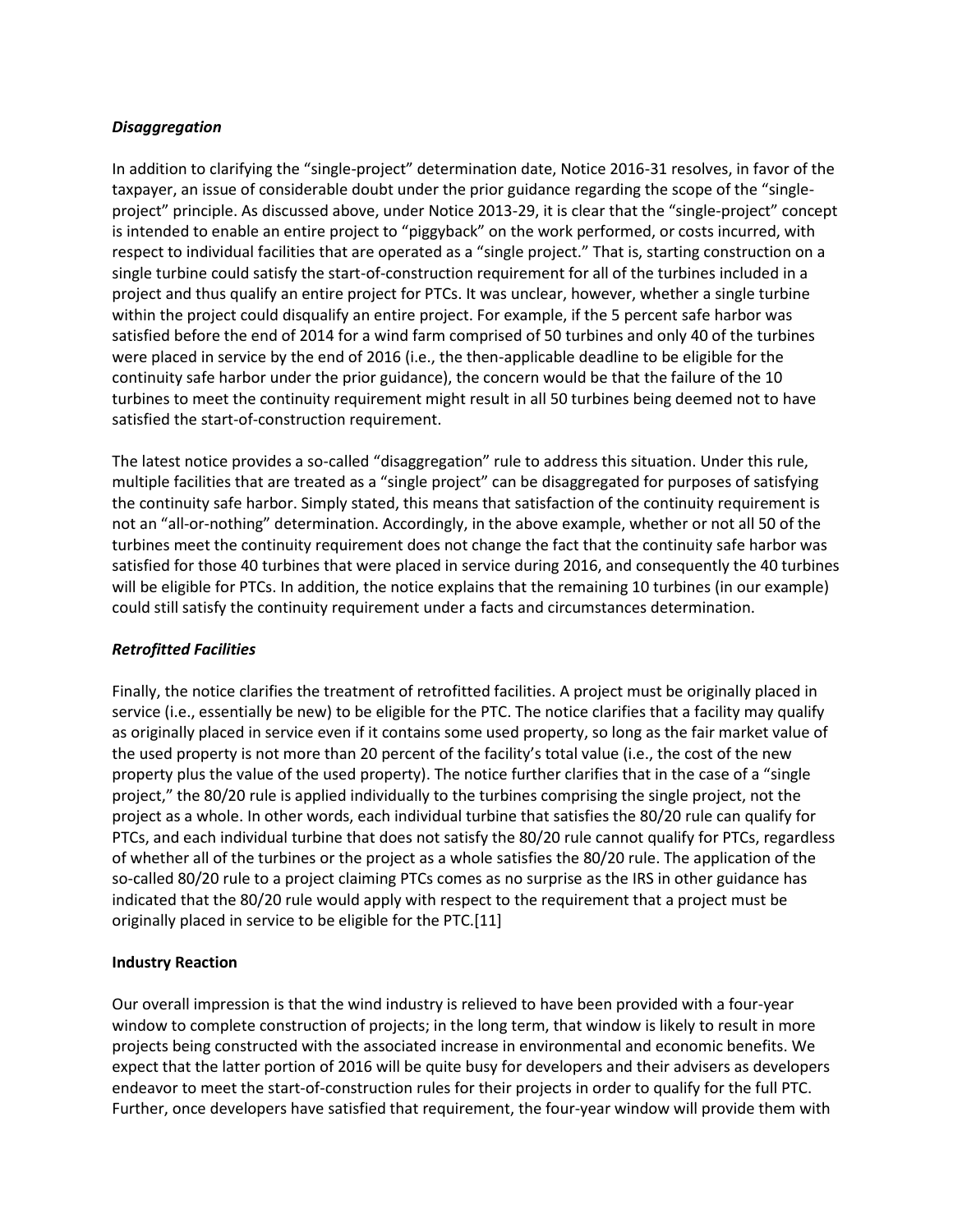time to proceed at a more deliberate pace with respect to placing turbine orders and entering into construction and tax equity financing agreements. Such a window may enable developers to negotiate for more favorable terms with respect to those items than they have in recent history when there has been more of a race against the clock.

—By Jeffrey G. Davis, David K. Burton, Anne S. Levin-Nussbaum and Isaac L. Maron, Mayer Brown LLP

*Jeffrey Davis is a partner in the tax transactions and consulting group in Mayer Brown's Washington, D.C., office and a co-head of the firm's renewable energy group.*

*David Burton is a partner in Mayer Brown's New York office and a member of the tax transactions and consulting practice. He leads the firm's renewable energy group in New York.*

*Anne Levin-Nussbaum is a counsel in Mayer Brown's New York office and also a member of the tax transactions and consulting practice.*

*Isaac Maron is a tax transactions and consulting associate in Washington.*

*The opinions expressed are those of the author(s) and do not necessarily reflect the views of the firm, its clients, or Portfolio Media Inc., or any of its or their respective affiliates. This article is for general information purposes and is not intended to be and should not be taken as legal advice.*

[1] 2016-21 I.R.B. \_ (updated in 2016-23 I.R.B. \_ on May 18, 2016, to reflect technical revisions and provide additional language regarding the effective date of Notice 2016-31).

[2] The extension of the PTC (including the phaseout) also applies to an election of the energy investment tax credit (ITC) in lieu of the PTC under Section 48 of the Internal Revenue Code.

[3] Pub. L. No. 114-113, Div. Q, 129 Stat. 2242.

[4] See Notice 2013-29, 2013-1 C.B. 1082 ("Notice 2013-29"); Notice 2013-60, 2013-2 C.B. 431 ("Notice 2013-60"); Notice 2014-46, 2014-2 C.B. 520 ("Notice 2014-46"); Notice 2015-25, 2015-13 I.R.B. 814 ("Notice 2015-25").

[5] With respect to the 5 percent safe harbor, Notice 2013-29 provided the following list of nonexclusive facts and circumstances that indicate continuous efforts to advance towards completion of a project: (a) paying or incurring additional amounts included in the total cost of the facility, (b) entering into binding written contracts for components or future work on construction of the facility, (c) obtaining necessary permits and (d) performing work of a significant nature. Given the four-year continuity safe harbor, there is less motivation for developers to pursue a 5 percent safe harbor strategy in order to be under the more lenient "continuous efforts" standard, rather than the "continuous construction" standard applicable to the physical work test.

[6] Pub. L. No. 113-295, 128 Stat. 4021. At the time that Notice 2013-29, Notice 2013-60 and Notice 2014-46 were each issued, construction of a project was required to have begun before Jan. 1, 2014, to be eligible for the PTC or ITC in lieu of the PTC. At the end of 2014, the PTC and ITC in lieu of the PTC were extended by a year, such that a qualifying project that began construction before Jan. 1, 2015, would be eligible for the PTC or ITC in lieu of the PTC. Notice 2015-25 updated Notice 2013-29, Notice 2013-60 and Notice 2014-46) to the extent necessary to reflect the extended deadline for starting